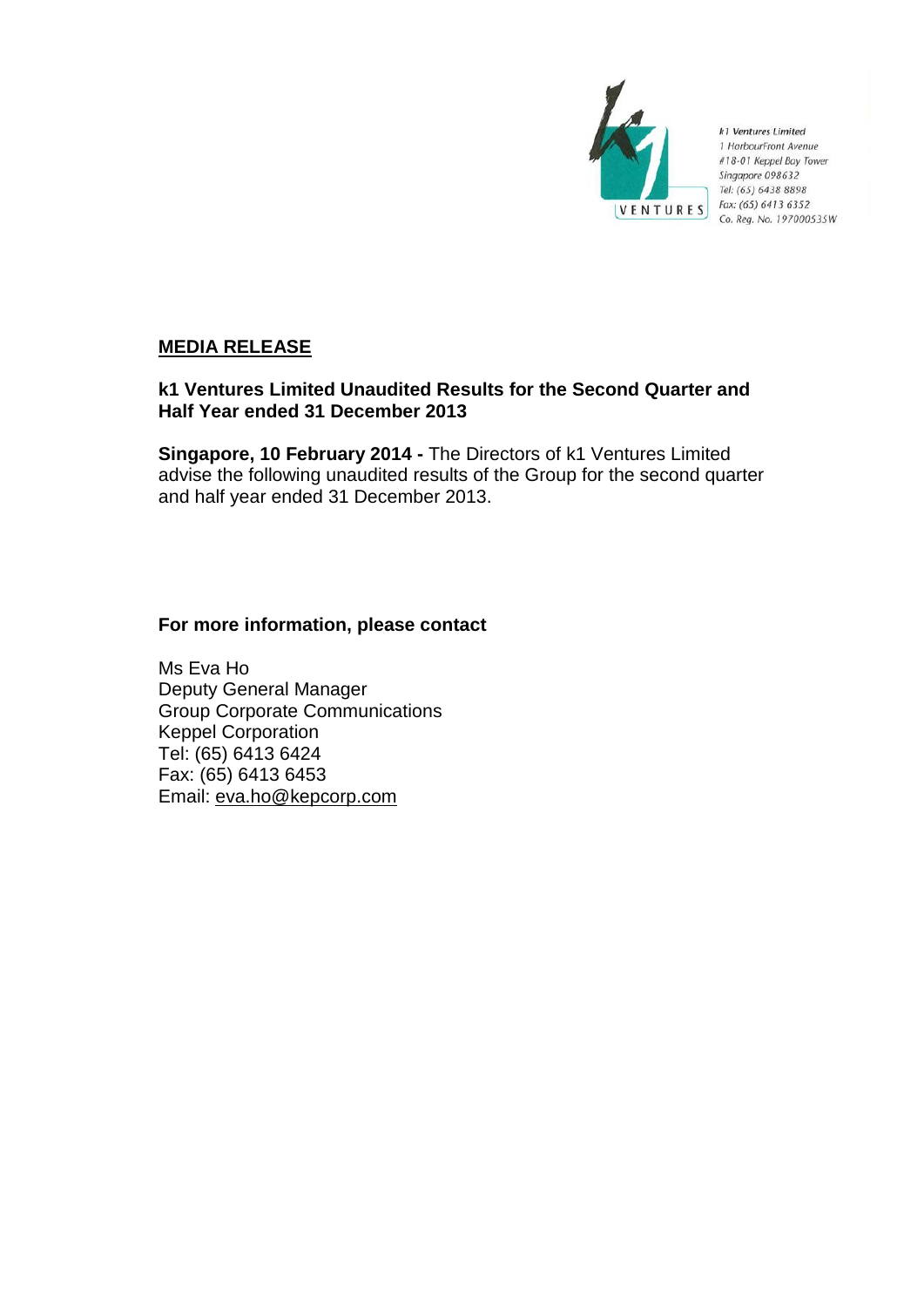# **K1 VENTURES LIMITED**

Co. Reg. No. 197000535W (Incorporated in the Republic of Singapore)

## **SECOND QUARTER 2014 FINANCIAL STATEMENTS**

## **TABLE OF CONTENTS**

| Paragraph      | <b>Description</b>                             | Page     |
|----------------|------------------------------------------------|----------|
|                | <b>FINANCIAL STATEMENTS</b>                    | $1 - 13$ |
| 1              | GROUP PROFIT AND LOSS ACCOUNT                  | 1        |
| $\overline{c}$ | CONSOLIDATED STATEMENT OF COMPREHENSIVE INCOME | 3        |
| 3              | <b>BALANCE SHEETS</b>                          | 4        |
| 4              | STATEMENTS OF CHANGES IN EQUITY                | 6        |
| 5              | CONSOLIDATED STATEMENT OF CASH FLOWS           | 8        |
| 6              | <b>AUDIT</b>                                   | 9        |
| $\overline{7}$ | <b>AUDITORS' REPORT</b>                        | 9        |
| 8              | <b>ACCOUNTING POLICIES</b>                     | 9        |
| 9              | CHANGES IN THE ACCOUNTING POLICIES             | 9        |
| 10             | REVIEW OF GROUP PERFORMANCE                    | 9        |
| 11             | VARIANCE FROM FORECAST STATEMENT               | 10       |
| 12             | <b>PROSPECTS</b>                               | 10       |
| 13             | <b>DIVIDEND</b>                                | 10       |
| 14             | <b>SEGMENT ANALYSIS</b>                        | 11       |
| 15             | REVIEW OF SEGMENT PERFORMANCE                  | 13       |
| 16             | INTERESTED PERSON TRANSACTIONS                 | 13       |
|                | <b>CONFIRMATION BY THE BOARD</b>               | 14       |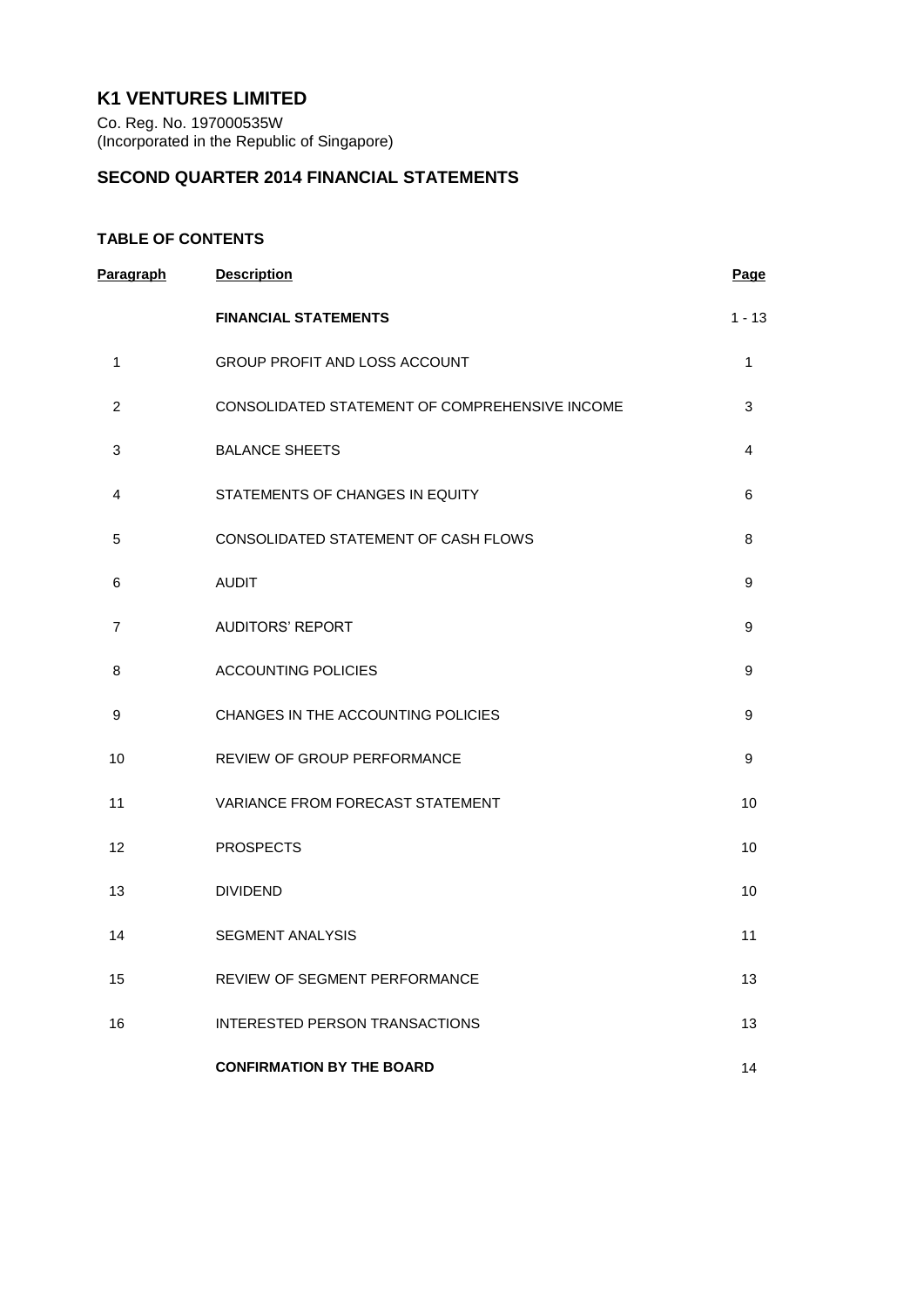## **K1 VENTURES LIMITED**

## **SECOND QUARTER 2014 FINANCIAL STATEMENTS**

## **UNAUDITED RESULTS FOR SECOND QUARTER AND HALF YEAR ENDED 31 DECEMBER 2013**

The Directors of **k1 Ventures Limited** advise the following unaudited results of the Group for the second quarter and half year ended 31 December 2013.

#### **1. GROUP PROFIT AND LOSS ACCOUNT for the second quarter and half year ended 31 December 2013**

|                                                                                                                                             | Note                             | 1 Oct 13<br>to<br>31 Dec 13<br>\$'000       | 1 Oct 12<br>to<br>31 Dec 12<br>\$'000      | $+$ /(-) %                            | 1 Jul 13<br>to<br>31 Dec 13<br>\$'000       | 1 Jul 12<br>to<br>31 Dec 12<br>\$'000      | $+$ /(-) %                         |
|---------------------------------------------------------------------------------------------------------------------------------------------|----------------------------------|---------------------------------------------|--------------------------------------------|---------------------------------------|---------------------------------------------|--------------------------------------------|------------------------------------|
| <b>Revenue</b>                                                                                                                              | 1a                               | 20,782                                      | 48,388                                     | (57.1)                                | 58,337                                      | 68,245                                     | (14.5)                             |
| Raw materials and<br>consumables used<br>Staff costs<br>Depreciation and amortisation<br>Other operating expenses                           |                                  | (1, 377)<br>(2, 435)<br>(8, 752)<br>(4,837) | (3, 435)<br>(2,249)<br>(6, 496)<br>(4,034) | (59.9)<br>8.3<br>34.7<br>19.9         | (2, 434)<br>(4,882)<br>(16, 862)<br>(9,714) | (6,688)<br>(4, 548)<br>(12,980)<br>(9,513) | (63.6)<br>7.3<br>29.9<br>2.1       |
| <b>Operating profit</b><br>Finance expenses<br>Foreign exchange (loss)/gain<br>Share of results of associated<br>company and joint ventures |                                  | 3,381<br>(3, 240)<br>(64)<br>1,860          | 32,174<br>(2,720)<br>9<br>2,187            | (89.5)<br>19.1<br><b>NM</b><br>(15.0) | 24,445<br>(6, 277)<br>102<br>4,041          | 34,516<br>(5, 495)<br>(20)<br>3,888        | (29.2)<br>14.2<br><b>NM</b><br>3.9 |
| <b>Profit before taxation</b><br>Taxation                                                                                                   | 1c                               | 1,937<br>(1, 152)                           | 31,650<br>(1, 955)                         | (93.9)<br>(41.1)                      | 22,311<br>(3,634)                           | 32,889<br>(2, 491)                         | (32.2)<br>45.9                     |
| Profit for the period                                                                                                                       |                                  | 785                                         | 29,695                                     | (97.4)                                | 18,677                                      | 30,398                                     | (38.6)                             |
| Attributable to:<br>Shareholders of the Company<br>Non-controlling interests                                                                |                                  | 741<br>44<br>785                            | 29,410<br>285                              | (97.5)<br>(84.6)                      | 18,768<br>(91)                              | 30,212<br>186                              | (37.9)<br>NM                       |
|                                                                                                                                             |                                  |                                             | 29,695                                     | (97.4)                                | 18,677                                      | 30,398                                     | (38.6)                             |
| <b>EBITDA*</b>                                                                                                                              |                                  | 13,929                                      | 40,866                                     | (65.9)                                | 45,450                                      | 51,364                                     | (11.5)                             |
| Profit per ordinary share<br>- basic<br>- diluted                                                                                           | 1 <sub>d</sub><br>1 <sub>d</sub> | $0.04$ cts<br>$0.04$ cts                    | 1.36 cts<br>1.36 cts                       | (97.1)<br>(97.1)                      | $0.87$ cts<br>0.87 cts                      | $1.40 \text{ cts}$<br>1.40 cts             | (37.9)<br>(37.9)                   |

*\* EBITDA is defined as profit before tax, finance expenses, depreciation and amortisation.*

*\*\* NM - Not meaningful*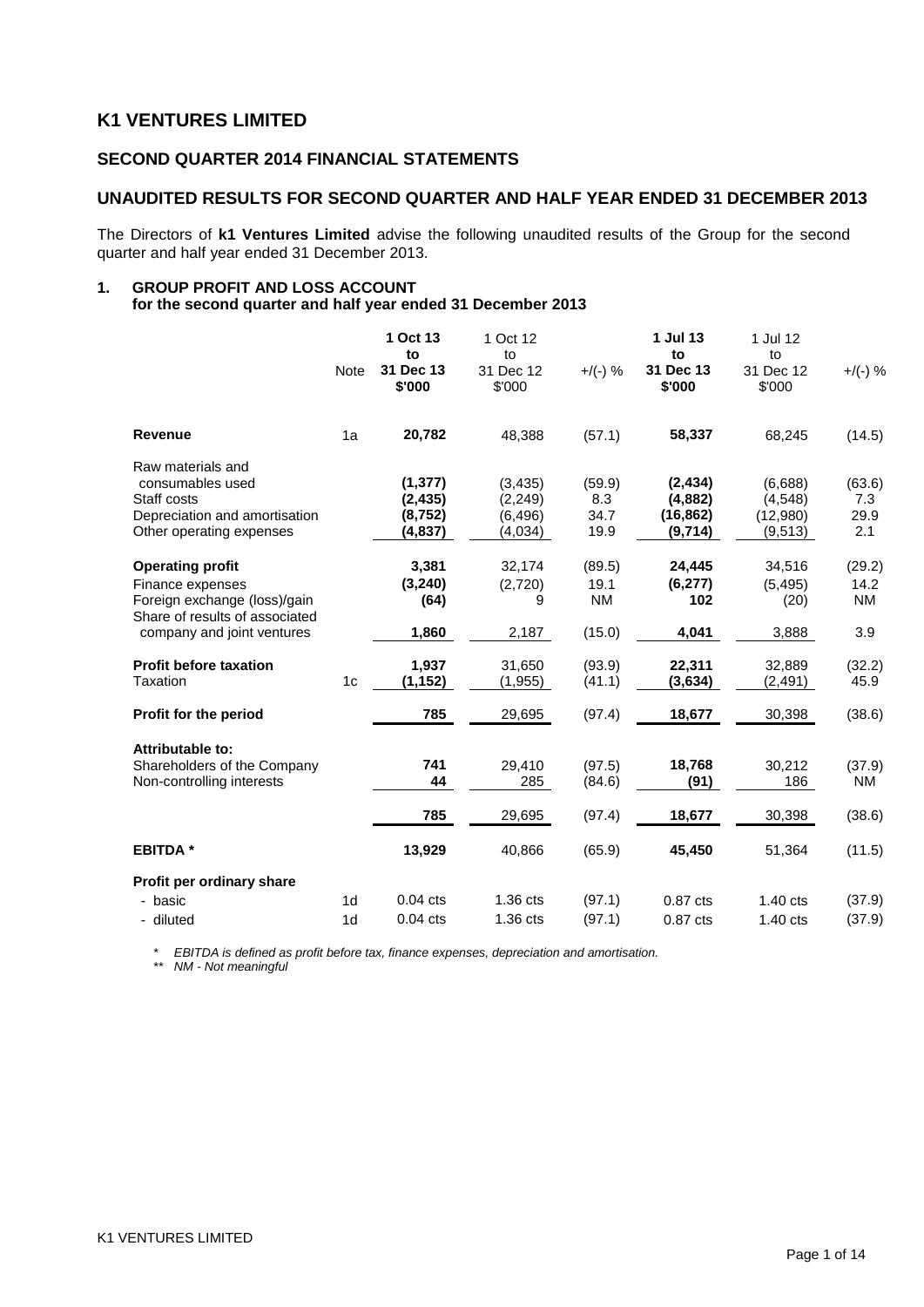## **NOTES TO GROUP PROFIT AND LOSS ACCOUNT**

## 1a. Breakdown of revenue

|                                     | 1 Oct 13<br>to<br>31 Dec 13<br>\$'000 | 1 Oct 12<br>to<br>31 Dec 12<br>\$'000 | $+$ /(-)<br>$\%$ | 1 Jul 13<br>to<br>31 Dec 13<br>\$'000 | 1 Jul 12<br>to<br>31 Dec 12<br>\$'000 | $+$ /(-)<br>% |
|-------------------------------------|---------------------------------------|---------------------------------------|------------------|---------------------------------------|---------------------------------------|---------------|
| Revenue from transportation leasing | 15,479                                | 15,095                                | 2.5              | 29,226                                | 30,124                                | (3.0)         |
| Proceeds from sale of investments   | 2                                     | (963)                                 | ΝM               | 6                                     | -                                     | ΝM            |
| Investment income                   | 2.814                                 | 31,372                                | (91.0)           | 25,303                                | 34,015                                | (25.6)        |
| Interest income from:               |                                       |                                       |                  |                                       |                                       |               |
| - Related parties                   | 14                                    |                                       | $>500\%$         | 23                                    | 2                                     | >500%         |
| - Others                            | 6                                     | 14                                    | (57.1)           | 17                                    | 23                                    | (26.1)        |
| <b>Others</b>                       | 2.467                                 | 2,869                                 | (14.0)           | 3.762                                 | 4,081                                 | (7.8)         |
|                                     | 20,782                                | 48.388                                | (57.1)           | 58,337                                | 68.245                                | (14.5)        |

1b. Pre-tax profit of the Group is arrived at after crediting/(charging) the following:

|                                                                           | 1 Oct 13<br>to<br>31 Dec 13<br>\$'000 | 1 Oct 12<br>to<br>31 Dec 12<br>\$'000 | $+$ /(-)<br>% | 1 Jul 13<br>to<br>31 Dec 13<br>\$'000 | 1 Jul 12<br>to<br>31 Dec 12<br>\$'000 | $+$ /(-)<br>% |
|---------------------------------------------------------------------------|---------------------------------------|---------------------------------------|---------------|---------------------------------------|---------------------------------------|---------------|
| Profit on disposal of fixed assets                                        | 1,495                                 | 1.869                                 | (20.0)        | 1,819                                 | 2,237                                 | (18.7)        |
| Gain/(Loss) on sale of investments<br>(Provision)/Write-back of provision | 2                                     | (963)                                 | ΝM            | 6                                     | $\overline{\phantom{a}}$              | <b>NM</b>     |
| for doubtful debts                                                        | (91)                                  | 106                                   | ΝM            | (87)                                  | 6                                     | <b>NM</b>     |

- 1c. Group taxation in the current year includes an expense of \$2.0 million related to prior year's under provision of tax at a wholly-owned subsidiary.
- 1d. Profit per ordinary share

|                                                                                              | <b>GROUP</b> |            |          | <b>GROUP</b> |            |         |
|----------------------------------------------------------------------------------------------|--------------|------------|----------|--------------|------------|---------|
|                                                                                              | 1 Oct 13     | 1 Oct 12   | $+$ /(-) | 1 Jul 13     | 1 Jul 12   | $+/(-)$ |
|                                                                                              | to           | to         | $\%$     | to           | to         | $\%$    |
|                                                                                              | 31 Dec 13    | 31 Dec 12  |          | 31 Dec 13    | 31 Dec 12  |         |
| Profit per ordinary share of the Group based on<br>net profit attributable to shareholders:- |              |            |          |              |            |         |
| Based on weighted average number of shares<br>(i)                                            | $0.04$ cts   | $1.36$ cts | (97.1)   | 0.87 cts     | $1.40$ cts | (37.9)  |
| - Weighted average number of shares ('000)                                                   | 2,165,618    | 2,165,618  | $\sim$   | 2,165,618    | 2,165,618  |         |
| On a fully diluted basis<br>(ii)                                                             | $0.04$ cts   | $1.36$ cts | (97.1)   | 0.87 cts     | $1.40$ cts | (37.9)  |
| - Adjusted weighted average number of shares<br>(000)                                        | 2,165,618    | 2.165.618  |          | 2.165.618    | 2.165.618  |         |

1e. There was no extraordinary item during the period.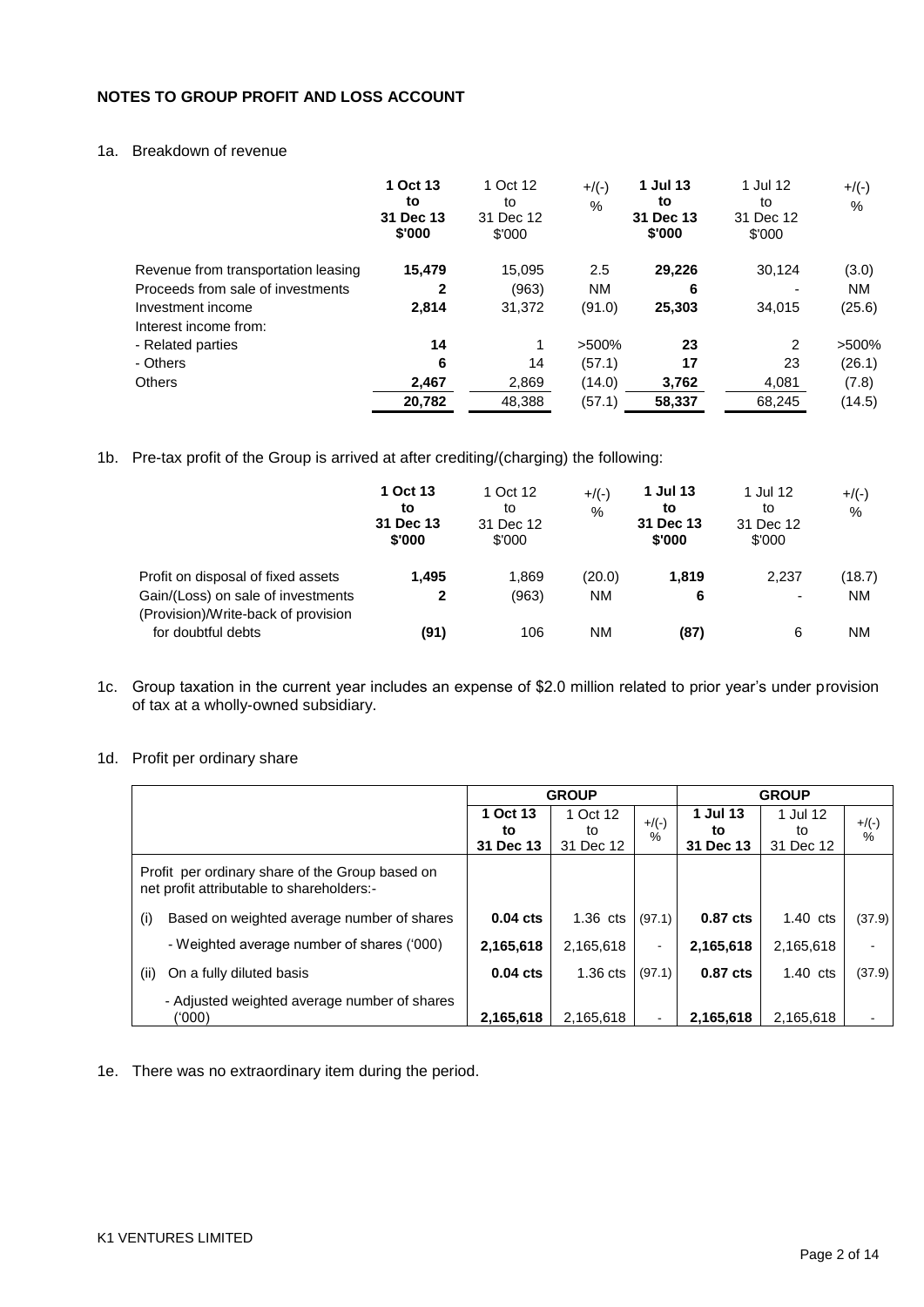## **2. CONSOLIDATED STATEMENT OF COMPREHENSIVE INCOME for the second quarter and half year ended 31 December 2013**

|                                                                                                                              | 1 Oct 13<br>to<br>31 Dec 13<br>\$'000 | 1 Oct 12<br>to<br>31 Dec 12<br>\$'000 | $+$ /(-)<br>% | 1 Jul 13<br>to<br>31 Dec 13<br>\$'000 | 1 Jul 12<br>to<br>31 Dec 12<br>\$'000 | $+/(-)$<br>$\%$ |
|------------------------------------------------------------------------------------------------------------------------------|---------------------------------------|---------------------------------------|---------------|---------------------------------------|---------------------------------------|-----------------|
| Profit for the period                                                                                                        | 785                                   | 29,695                                | (97.4)        | 18,677                                | 30,398                                | (38.6)          |
| Items that may be reclassified<br>subsequently to profit or loss:<br>Fair value changes on available-for-sale<br>investments | (4,735)                               | 7,088                                 | <b>NM</b>     | (7,046)                               | 4,973                                 | <b>NM</b>       |
| Fair value changes on available-for-sale<br>assets realised & transferred to<br>profit and loss account                      | (254)                                 |                                       | <b>NM</b>     | (323)                                 | (765)                                 | (57.8)          |
| Exchange differences arising on<br>consolidation                                                                             | 2,149                                 | (1,892)                               | <b>NM</b>     | (884)                                 | (11, 613)                             | (92.4)          |
| Share of other comprehensive income                                                                                          | 93                                    | 83                                    | 12.0          | 136                                   | 97                                    | 40.2            |
| <b>Other comprehensive</b><br>(expense)/income for the period                                                                | (2,747)                               | 5,279                                 | <b>NM</b>     | (8, 117)                              | (7,308)                               | 11.1            |
| <b>Total comprehensive</b><br>(expense)/income for the period                                                                | (1, 962)                              | 34,974                                | <b>NM</b>     | 10,560                                | 23,090                                | (54.3)          |
| Attributable to:                                                                                                             |                                       |                                       |               |                                       |                                       |                 |
| Shareholders of the Company                                                                                                  | (2, 207)                              | 34,831                                | <b>NM</b>     | 10,715                                | 24,009                                | (55.4)          |
| Non-controlling interests                                                                                                    | 245                                   | 143                                   | 71.3          | (155)                                 | (919)                                 | (83.1)          |
|                                                                                                                              | (1, 962)                              | 34,974                                | <b>NM</b>     | 10,560                                | 23,090                                | (54.3)          |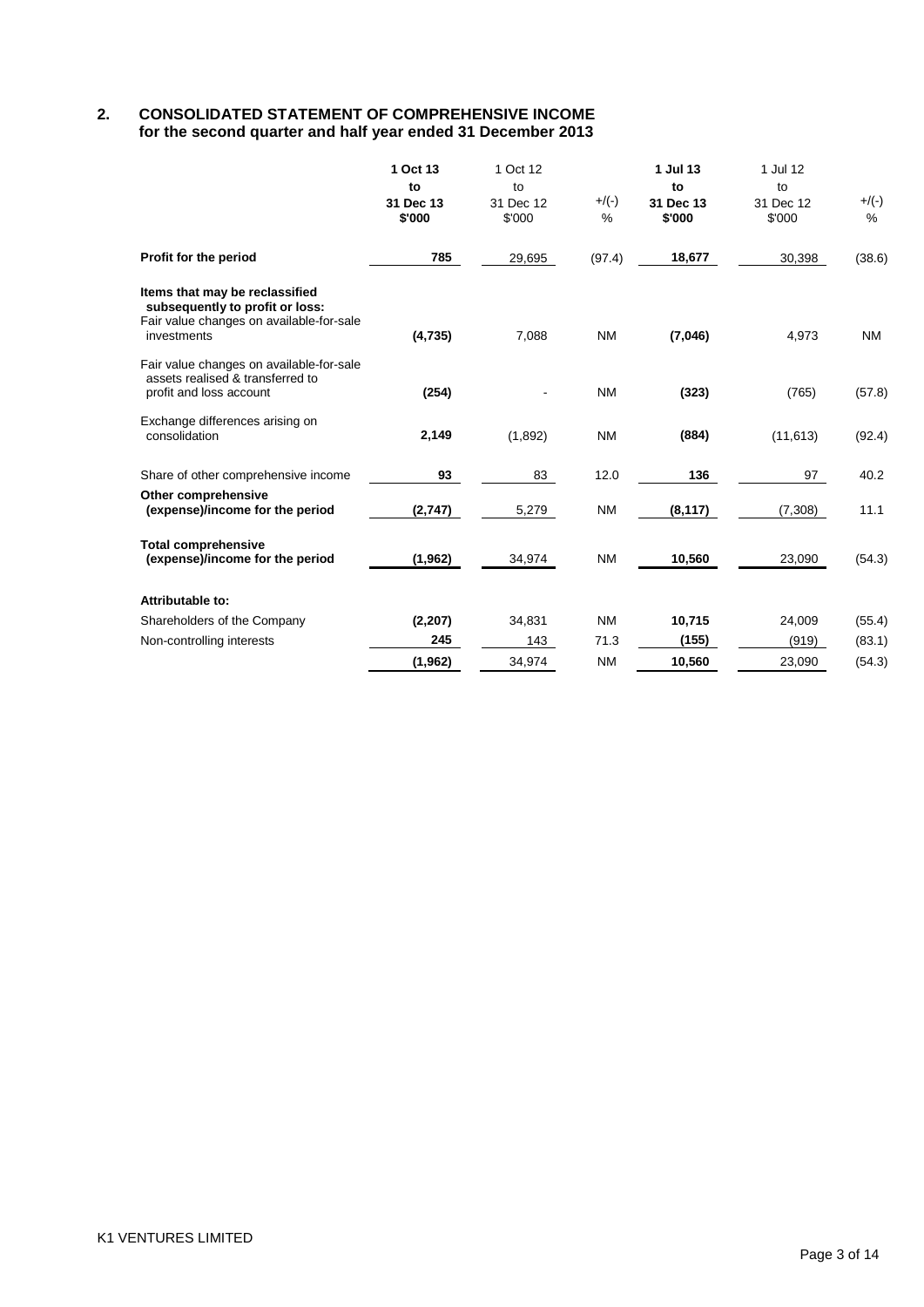## **3. BALANCE SHEETS as at 31 December 2013**

|                                                       | Group     |           | Company   |           |
|-------------------------------------------------------|-----------|-----------|-----------|-----------|
|                                                       | As at     | As at     | As at     | As at     |
|                                                       | 31 Dec 13 | 30 Jun 13 | 31 Dec 13 | 30 Jun 13 |
|                                                       | \$'000    | \$'000    | \$'000    | \$'000    |
| <b>Share capital</b>                                  | 196,439   | 196,439   | 196,439   | 196,439   |
| <b>Reserves</b>                                       | 120,878   | 153,475   | 98,909    | 100,166   |
| Share capital & reserves                              | 317,317   | 349,914   | 295,348   | 296,605   |
| <b>Non-controlling interests</b>                      | 31,968    | 32,123    |           |           |
| <b>Capital employed</b>                               | 349,285   | 382,037   | 295,348   | 296,605   |
|                                                       |           |           |           |           |
| <b>Represented by:</b>                                |           |           |           |           |
| <b>Fixed assets</b>                                   | 223,163   | 204,402   |           |           |
| <b>Subsidiaries</b>                                   |           |           | 273,504   | 273,504   |
| Associated company and joint ventures                 | 68,234    | 66,429    |           |           |
| <b>Investments</b>                                    | 168,040   | 157,954   | 17,301    | 17,442    |
| <b>Other assets</b>                                   | 4,022     | 4,579     |           |           |
| <b>Intangibles</b>                                    | 114,464   | 115,195   |           |           |
|                                                       | 577,923   | 548,559   | 290,805   | 290,946   |
| <b>Current assets</b>                                 |           |           |           |           |
| <b>Stocks</b>                                         | 1,670     | 1,154     |           |           |
| Amounts due from subsidiaries                         |           |           | 5         | 3         |
| Debtors                                               | 8,619     | 10,775    | 45        | 26        |
| Bank balances, deposits & cash                        | 24,056    | 77,617    | 5,778     | 6,769     |
|                                                       | 34,345    | 89.546    | 5,828     | 6,798     |
| <b>Current liabilities</b>                            |           |           |           |           |
| Creditors                                             | 6,113     | 9,877     | 235       | 615       |
| Amounts due to:                                       |           |           |           |           |
| - subsidiaries                                        |           |           | 1,050     | 524       |
|                                                       | 10        | 56        |           |           |
| - associated company and joint ventures<br>Term loans | 1,420     | 1,521     |           |           |
| Deferred liabilities                                  | 7,907     |           |           |           |
| Provision for taxation                                | 3,346     | 14,004    |           |           |
|                                                       |           |           |           |           |
|                                                       | 18,796    | 25,458    | 1,285     | 1,139     |
| <b>Net current assets</b>                             | 15,549    | 64,088    | 4,543     | 5,659     |
| <b>Non-current liabilities</b>                        |           |           |           |           |
| Term loans                                            | 160,638   | 147,203   |           |           |
| Deferred liabilities                                  | 1,695     | 877       |           |           |
| Deferred taxation                                     | 81,854    | 82,530    |           |           |
|                                                       | 244,187   | 230,610   |           |           |
|                                                       |           |           |           |           |
| <b>Net assets</b>                                     | 349,285   | 382,037   | 295,348   | 296,605   |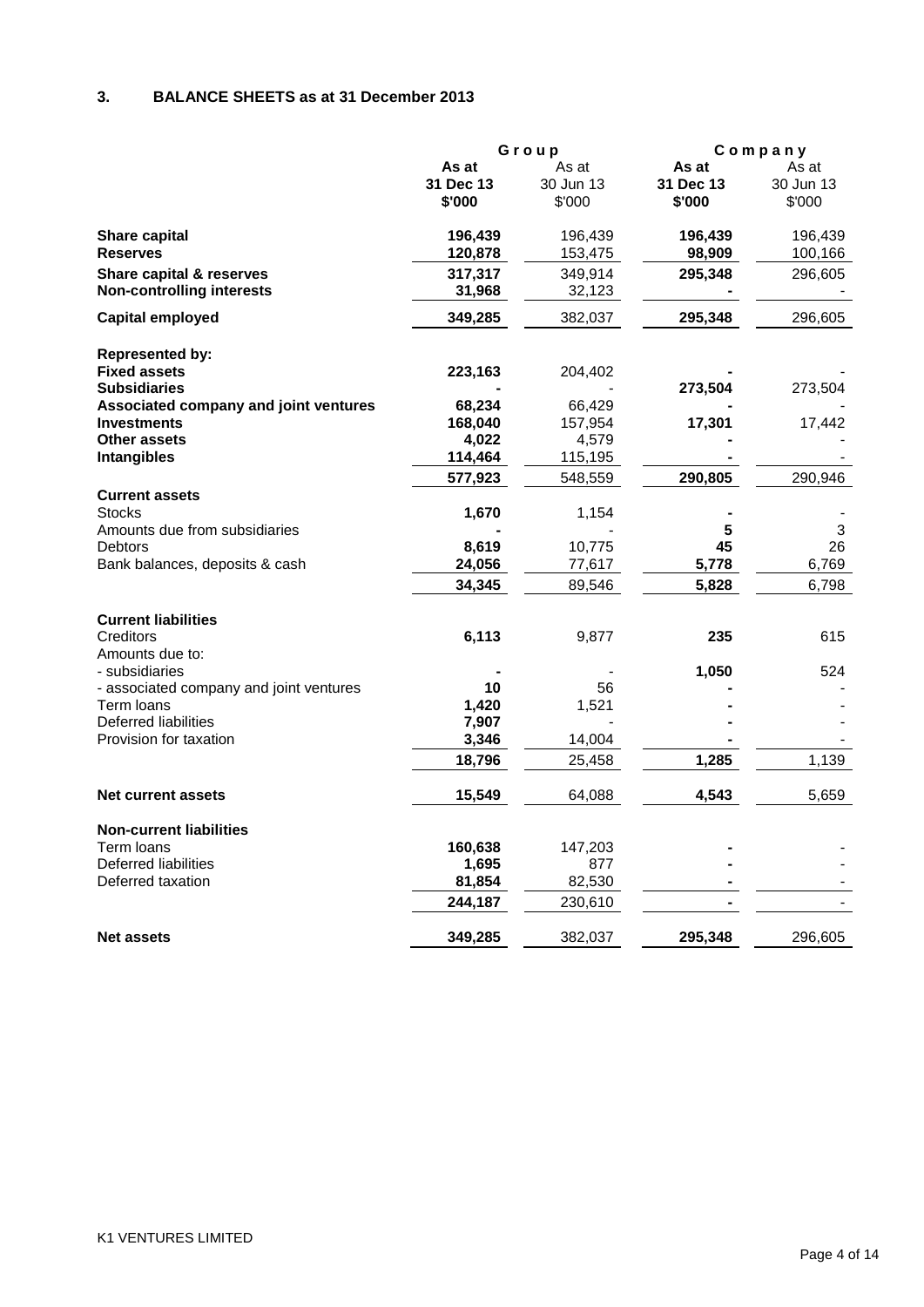### **NOTES TO BALANCE SHEETS**

- 3a. Group's borrowings and debt securities
	- (i) Amount repayable in one year or less, or on demand

| As at 31 Dec 13 |                  | As at 30 Jun 13 |           |  |
|-----------------|------------------|-----------------|-----------|--|
| <b>Secured</b>  | <b>Unsecured</b> | Secured         | Unsecured |  |
| \$'000          | \$'000           | \$'000          | \$'000    |  |
| 1.420           | -                | .521            | -         |  |

#### (ii) Amount repayable after one year

|                | As at 31 Dec 13  | As at 30 Jun 13 |           |  |
|----------------|------------------|-----------------|-----------|--|
| <b>Secured</b> | <b>Unsecured</b> | Secured         | Unsecured |  |
| \$'000         | \$'000           | \$'000          | \$'000    |  |
| 160,638        | -                | 147.203         | -         |  |

### (iii) Details of any collateral

The term loans pertain to debt financing taken up by Helm and are pledged against the assets of Helm. The net book value of the fixed assets and other assets pledged to financial institutions amounted to \$312 million (30 June 2013: \$294 million).

### 3b. Net asset value

|                                                  | <b>GROUP</b> |           |           | <b>COMPANY</b> |           |           |
|--------------------------------------------------|--------------|-----------|-----------|----------------|-----------|-----------|
|                                                  | As at        | As at     |           | As at          | As at     |           |
|                                                  | 31 Dec 13    | 30 Jun 13 | $+$ /(-)% | 31 Dec 13      | 30 Jun 13 | $+$ /(-)% |
|                                                  |              |           |           |                |           |           |
| Net asset value<br>per ordinary share #          | \$0.15       | \$0.16    | (6.3)     | \$0.14         | \$0.14    |           |
| Net tangible asset value<br>per ordinary share # | \$0.10       | \$0.12    | (16.7)    | \$0.14         | \$0.14    |           |

# Based on issued share capital of 2,165,618,003 ordinary shares as at the end of the financial period (30 June 2013: 2,165,618,003).

### 3c. Balance sheet review

Group shareholders' funds decreased from \$349.9 million at 30 June 2013 to \$317.3 million at 31 December 2013. The decrease was attributable to a dividend paid to shareholders in November 2013 of \$43.3 million and other comprehensive expense of \$8.1 million offset in part by profit for the period of \$18.8 million. The profit for the period was primarily driven by investment income from Knowledge Universe Holdings LLC ("KUH") resulting from the receipt of 426,846 common shares of K12, Inc. valued at approximately \$19.5 million. The increase in other comprehensive expense for the period was mainly attributable to a downward revaluation of the Group's investment in K12, Inc. of \$7.9 million.

Group total assets of \$612.3 million at 31 December 2013 decreased by \$25.8 million compared to the previous year end. The decrease was mainly due to a reduction in cash driven by the dividend paid to shareholders in November 2013, and the payment of US tax on the gain associated with the sale of the Group's investment in McMoRan Exploration Co. ("MMR"), which was offset in part by an increase in fixed assets due to the acquisition of rail equipment and locomotive upgrades at Helm and an increase in investments from the receipt of common shares of K12, Inc. from KUH.

Group total liabilities of \$263.0 million at 31 December 2013 were \$6.9 million higher than the previous year end due largely to an increase in term loans at Helm driven by borrowings for the acquisition of rail equipment, and an increase in deferred liabilities at Helm related to the pending sale of a group of locomotives. The increase was partially offset by a decrease in provision of taxation due to the payment of US tax incurred on the sale of MMR.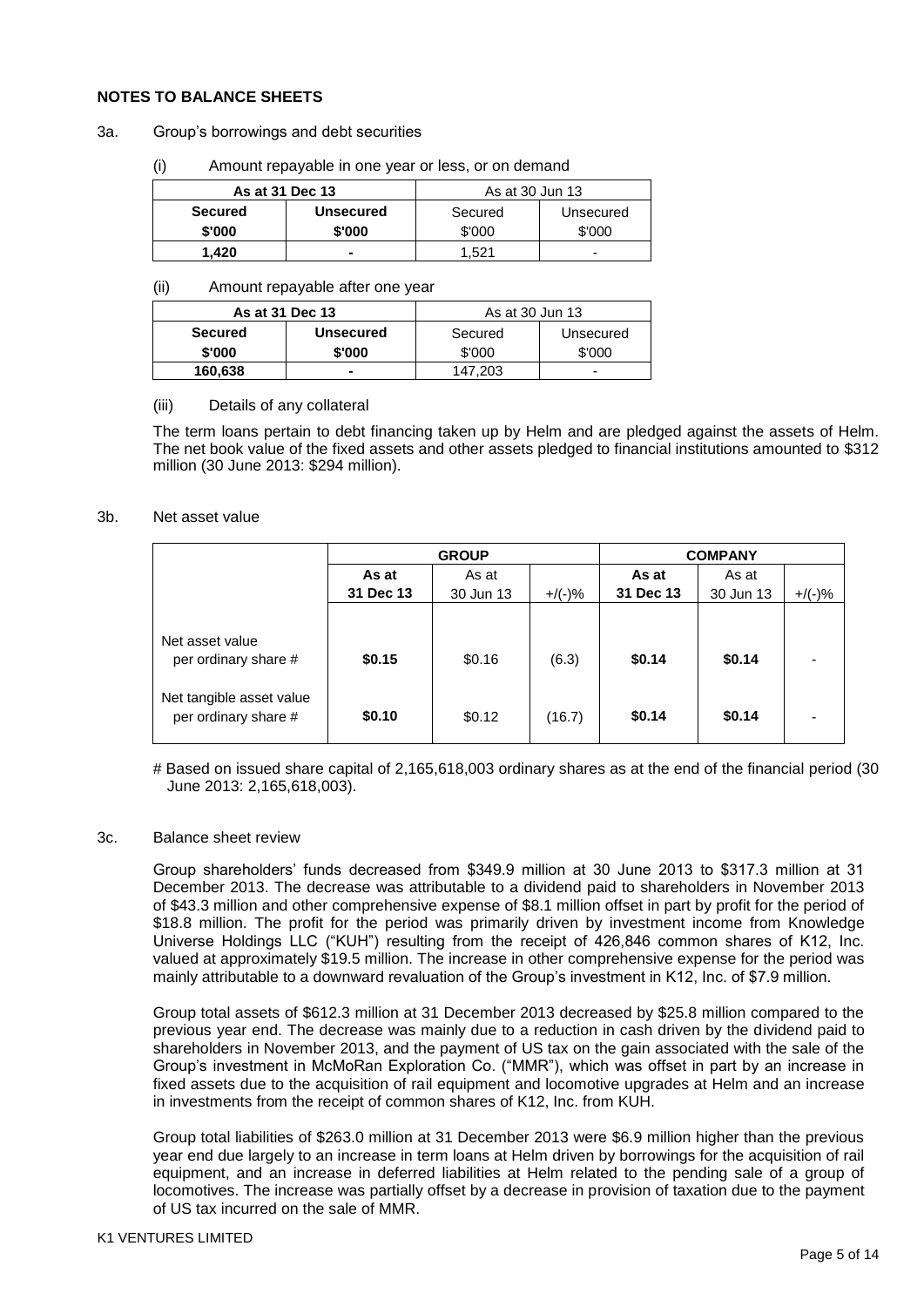### **4. STATEMENTS OF CHANGES IN EQUITY for the second quarter and half year ended 31 December 2013**

## 4a. Group Statement of Changes in Equity

|                                       |                          |                 | Attributable to equity holders of the Company |                          |                 |                  |           |
|---------------------------------------|--------------------------|-----------------|-----------------------------------------------|--------------------------|-----------------|------------------|-----------|
|                                       |                          |                 | Foreign                                       |                          |                 |                  |           |
|                                       |                          |                 | <b>Exchange</b>                               |                          | Share           | Non-             |           |
|                                       | Share                    | Capital         | <b>Translation</b>                            | Revenue                  | Capital &       | controlling      | Capital   |
|                                       | <u>Capital</u>           | <b>Reserves</b> | <b>Account</b>                                | <u>Reserves</u>          | <b>Reserves</b> | <b>Interests</b> | Employed  |
|                                       | \$'000                   | \$'000          | \$'000                                        | \$'000                   | \$'000          | \$'000           | \$'000    |
| 2014                                  |                          |                 |                                               |                          |                 |                  |           |
| As at 1 July 2013                     | 196,439                  | (2, 413)        | (72, 048)                                     | 227,936                  | 349,914         | 32,123           | 382,037   |
| Total comprehensive (expense)/        |                          |                 |                                               |                          |                 |                  |           |
| income for first quarter              |                          |                 |                                               |                          |                 |                  |           |
| Profit/(loss) for first quarter       |                          |                 |                                               | 18,027                   | 18,027          | (135)            | 17,892    |
| Other comprehensive expense *         | $\blacksquare$           | (2,346)         | (2,759)                                       | $\blacksquare$           | (5, 105)        | (265)            | (5,370)   |
| Total comprehensive (expense)/        |                          |                 |                                               |                          |                 |                  |           |
| income for first quarter              |                          | (2, 346)        | (2,759)                                       | 18,027                   | 12,922          | (400)            | 12,522    |
| As at 30 September 2013               | 196,439                  | (4,759)         | (74, 807)                                     | 245,963                  | 362,836         | 31,723           | 394,559   |
|                                       |                          |                 |                                               |                          |                 |                  |           |
| Total comprehensive (expense)/        |                          |                 |                                               |                          |                 |                  |           |
| income for second quarter             |                          |                 |                                               |                          |                 |                  |           |
| Profit for second quarter             |                          |                 |                                               | 741                      | 741             | 44               | 785       |
| Other comprehensive (expense)/income* | $\blacksquare$           | (4,914)         | 1,966                                         | $\blacksquare$           | (2,948)         | 201              | (2,747)   |
| Total comprehensive (expense)/        |                          |                 |                                               |                          |                 |                  |           |
| income for second quarter             | ٠                        | (4,914)         | 1,966                                         | 741                      | (2, 207)        | 245              | (1,962)   |
| Transactions with equity holders,     |                          |                 |                                               |                          |                 |                  |           |
| recorded directly in equity           |                          |                 |                                               |                          |                 |                  |           |
|                                       |                          |                 |                                               |                          |                 |                  |           |
| Dividend paid                         |                          |                 |                                               | (43, 312)                | (43, 312)       |                  | (43,312)  |
| As at 31 December 2013                | 196,439                  | (9,673)         | (72, 841)                                     | 203,392                  | 317,317         | 31,968           | 349,285   |
|                                       |                          |                 |                                               |                          |                 |                  |           |
| 2013                                  |                          |                 |                                               |                          |                 |                  |           |
| As at 1 July 2012                     | 196,439                  | 8,873           | (72, 450)                                     | 205,850                  | 338,712         | 31,233           | 369,945   |
| Total comprehensive income/           |                          |                 |                                               |                          |                 |                  |           |
| (expense) for first quarter           |                          |                 |                                               |                          |                 |                  |           |
| Profit/(loss) for first quarter       |                          |                 |                                               | 802                      | 802             | (99)             | 703       |
| Other comprehensive expense*          | $\overline{\phantom{a}}$ | (2,869)         | (8, 755)                                      | $\blacksquare$           | (11, 624)       | (963)            | (12, 587) |
| Total comprehensive (expense)/        |                          |                 |                                               |                          |                 |                  |           |
| income for first quarter              |                          | (2,869)         | (8, 755)                                      | 802                      | (10, 822)       | (1,062)          | (11, 884) |
| As at 30 September 2012               | 196,439                  | 6,004           | (81, 205)                                     | 206,652                  | 327,890         | 30,171           | 358,061   |
|                                       |                          |                 |                                               |                          |                 |                  |           |
| Total comprehensive income/           |                          |                 |                                               |                          |                 |                  |           |
| (expense) for second quarter          |                          |                 |                                               |                          |                 |                  |           |
| Profit for second quarter             |                          |                 |                                               | 29,410                   | 29,410          | 285              | 29,695    |
| Other comprehensive income/(expense)* |                          | 7,155           | (1,734)                                       | $\overline{\phantom{a}}$ | 5,421           | (142)            | 5,279     |
| Total comprehensive income/           |                          |                 |                                               |                          |                 |                  |           |
| (expense) for second quarter          |                          | 7,155           | (1,734)                                       | 29,410                   | 34,831          | 143              | 34,974    |
|                                       |                          |                 |                                               |                          |                 |                  |           |
| Transactions with equity holders,     |                          |                 |                                               |                          |                 |                  |           |
| recorded directly in equity           |                          |                 |                                               |                          |                 |                  |           |
| Dividend paid                         |                          |                 |                                               | (10, 828)                | (10, 828)       |                  | (10, 828) |
| As at 31 December 2012                | 196,439                  | 13,159          | (82, 939)                                     | 225,234                  | 351,893         | 30,314           | 382,207   |

\* Details of other comprehensive income / (expense) have been included in the consolidated statement of comprehensive income.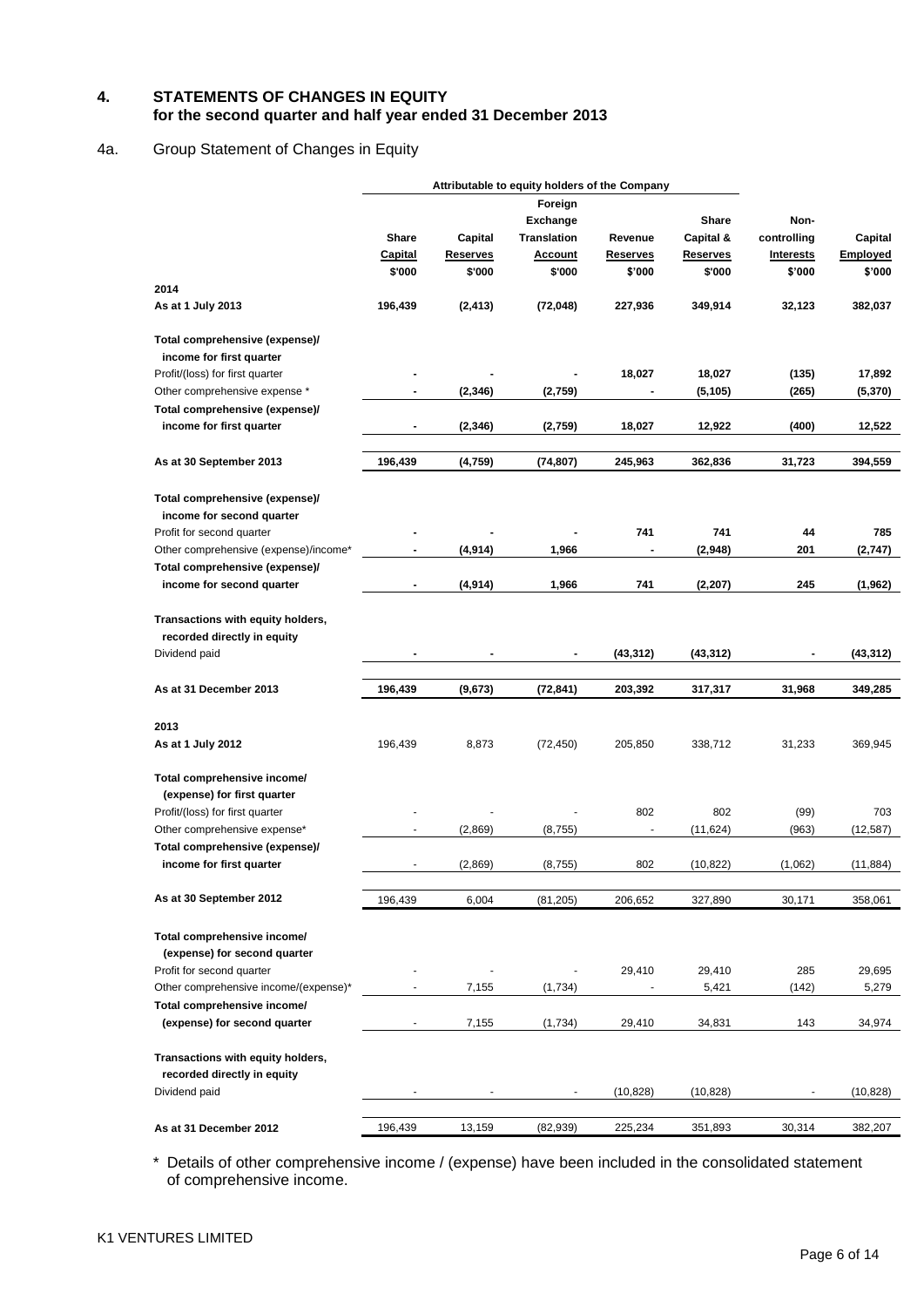### 4b. Company Statement of Changes in Equity

|                                                                  | <b>Share</b>   | Capital  | Revenue   |           |
|------------------------------------------------------------------|----------------|----------|-----------|-----------|
|                                                                  | Capital        | Reserves | Reserves  | Total     |
|                                                                  | \$'000         | \$'000   | \$'000    | \$'000    |
| 2014                                                             |                |          |           |           |
| As at 1 July 2013                                                | 196,439        | (813)    | 100,979   | 296,605   |
| Total comprehensive income/(expense) for first quarter           |                |          |           |           |
| Loss for first quarter                                           |                | Ĭ.       | (804)     | (804)     |
| Other comprehensive income                                       |                | 30       |           | 30        |
| Total comprehensive income/(expense) for first quarter           | ٠              | 30       | (804)     | (774)     |
|                                                                  |                |          |           |           |
| As at 30 September 2013                                          | 196,439        | (783)    | 100,175   | 295,831   |
| Total comprehensive (expense)/income for second quarter          |                |          |           |           |
| Profit for second quarter                                        |                |          | 42,970    | 42,970    |
| Other comprehensive expense                                      | $\overline{a}$ | (141)    |           | (141)     |
| Total comprehensive (expense)/income for second quarter          | $\blacksquare$ | (141)    | 42,970    | 42,829    |
|                                                                  |                |          |           |           |
| Transactions with equity holders,                                |                |          |           |           |
| recorded directly in equity                                      |                |          |           |           |
| Dividend paid                                                    |                |          | (43, 312) | (43, 312) |
| As at 31 December 2013                                           | 196,439        | (924)    | 99,833    | 295,348   |
|                                                                  |                |          |           |           |
|                                                                  |                |          |           |           |
| 2013                                                             |                |          |           |           |
| As at 1 July 2012                                                | 196,439        | (295)    | 119,002   | 315,146   |
| Total comprehensive expense for first quarter                    |                |          |           |           |
| Loss for first quarter                                           |                |          | (414)     | (414)     |
| Other comprehensive expense                                      |                | (765)    |           | (765)     |
| Total comprehensive expense for first quarter                    | ٠              | (765)    | (414)     | (1, 179)  |
|                                                                  |                |          |           |           |
| As at 30 September 2012                                          | 196,439        | (1,060)  | 118,588   | 313,967   |
| Total comprehensive (expense)/income for second quarter          |                |          |           |           |
|                                                                  |                |          |           |           |
| Profit for second quarter                                        |                |          | 2,976     | 2,976     |
| Other comprehensive expense                                      |                | (551)    |           | (551)     |
| Total comprehensive (expense)/income for second quarter          | $\blacksquare$ | (551)    | 2,976     | 2,425     |
| Transactions with equity holders,<br>recorded directly in equity |                |          |           |           |
| Dividend paid                                                    |                |          | (10, 828) | (10, 828) |
| As at 31 December 2012                                           | 196,439        | (1,611)  | 110,736   | 305,564   |

#### 4c. Share capital

Since 30 September 2013, there was no issue of ordinary shares by the Company.

The k1 Ventures Share Option Scheme 2000 has lapsed. As at 31 December 2013, there were no options (31 December 2012: nil) to take up unissued shares of the Company.

The issued share capital of the Company as at 31 December 2013 was 2,165,618,003 ordinary shares (30 June 2013: 2,165,618,003 shares).

As at 31 December 2013, the Company was not holding any treasury shares (31 December 2012: nil).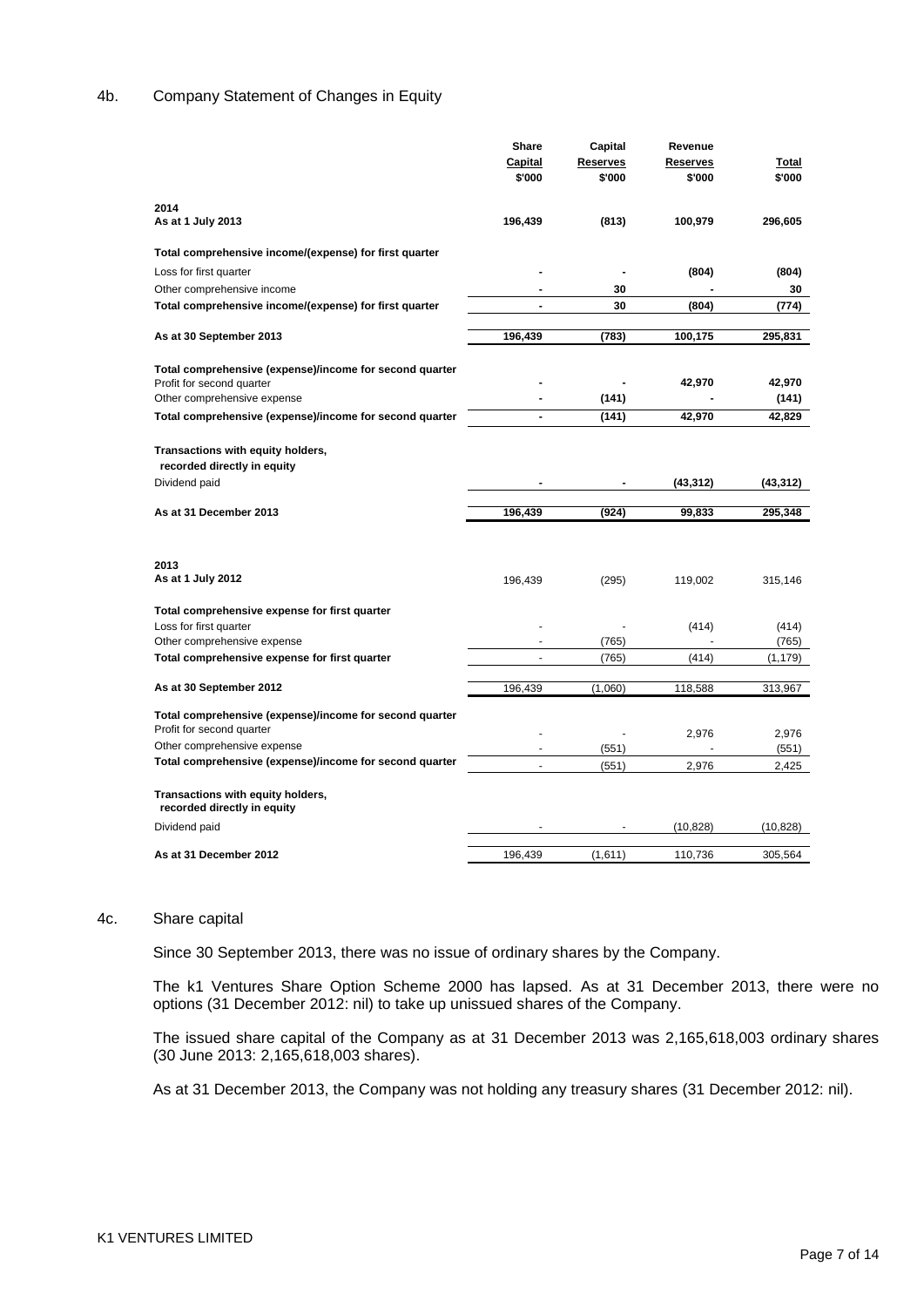## **5. CONSOLIDATED STATEMENT OF CASH FLOWS**

**for the second quarter and half year ended 31 December 2013**

|                                                                    |             | <b>Second Quarter</b> |           | <b>Half Year</b> |           |
|--------------------------------------------------------------------|-------------|-----------------------|-----------|------------------|-----------|
|                                                                    |             | 1 Oct 13              | 1 Oct 12  | 1 Jul 13         | 1 Jul 12  |
|                                                                    | <b>Note</b> | to                    | to        | to               | to        |
|                                                                    |             | 31 Dec 13             | 31 Dec 12 | 31 Dec 13        | 31 Dec 12 |
|                                                                    |             | \$'000                | \$'000    | \$'000           | \$'000    |
| <b>CASH FLOWS FROM OPERATING ACTIVITIES</b>                        |             |                       |           |                  |           |
| Operating profit                                                   |             | 3,381                 | 32,174    | 24,445           | 34,516    |
| Adjustments:                                                       |             |                       |           |                  |           |
| Depreciation and amortisation                                      |             | 8,752                 | 6,496     | 16,862           | 12,980    |
| Amortised debt discount                                            |             | (528)                 | (463)     | (1,037)          | (923)     |
| Investment income (non-cash)                                       |             |                       |           | (19, 470)        |           |
| Profit on disposal of fixed assets                                 |             | (1, 495)              | (1,869)   | (1,819)          | (2, 237)  |
| (Profit)/loss on sale of investments                               |             | (2)                   | 963       | (6)              |           |
| Cash flow from operations before changes in working capital        |             | 10,108                | 37,301    | 18,975           | 44,336    |
| Working capital changes:                                           |             |                       |           |                  |           |
| <b>Stocks</b>                                                      |             | 113                   | 2,575     | (520)            | 5,446     |
| <b>Debtors</b>                                                     |             | (1, 127)              | (788)     | (240)            | (422)     |
| Creditors                                                          |             | 7,692                 | 1,111     | 4,942            | 2,818     |
| Translation of foreign subsidiaries and others                     |             | 686                   | (627)     | (245)            | (1, 932)  |
|                                                                    |             | 17,472                | 39,572    | 22,912           | 50,246    |
| Interest paid                                                      |             | (2,979)               | (2, 435)  | (5,632)          | (4, 816)  |
| Income taxes paid                                                  |             | (1, 867)              | (1, 873)  | (12, 437)        | (1, 855)  |
| Net cash from operating activities                                 |             | 12,626                | 35,264    | 4,843            | 43,575    |
| <b>CASH FLOWS FROM INVESTING ACTIVITIES</b>                        |             |                       |           |                  |           |
| Purchase of fixed assets                                           |             | (2,037)               | (11,065)  | (43, 367)        | (31,609)  |
| Proceeds from disposal of fixed assets                             |             | 8,207                 | 5,715     | 9,265            | 6,291     |
| Proceeds from distributions from associated                        |             |                       |           |                  |           |
| company and joint venture                                          |             | 1,030                 | 903       | 2,134            | 3,234     |
| Net proceeds from disposal and capital distribution of investments |             | 487                   | (924)     | 2,732            | 170       |
| Net cash from/(used in) investing activities                       |             | 7,687                 | (5,371)   | (29, 236)        | (21, 914) |
|                                                                    |             |                       |           |                  |           |
| <b>CASH FLOWS FROM FINANCING ACTIVITIES</b>                        |             |                       |           |                  |           |
| Proceeds from term loans                                           |             |                       |           | 34,366           |           |
| Repayment of term loans                                            |             | (19, 947)             | (367)     | (20, 324)        | (735)     |
| Dividend paid to shareholders of the Company                       |             | (43, 312)             | (10, 828) | (43,312)         | (10, 828) |
| Net cash used in financing activities                              |             | (63, 259)             | (11, 195) | (29,270)         | (11, 563) |
| Net (decrease)/increase in cash and cash equivalents               |             | (42, 946)             | 18,698    | (53,663)         | 10,098    |
| Cash and cash equivalents as at beginning of period                |             | 67,066                | 32,817    | 77,617           | 41,446    |
| Effects of exchange rate changes on cash and cash                  |             |                       |           |                  |           |
| equivalents                                                        |             | (64)                  | 9         | 102              | (20)      |
| Cash and cash equivalents at end of period                         | 5a          | 24,056                | 51,524    | 24.056           | 51,524    |

## **NOTES TO CONSOLIDATED STATEMENT OF CASH FLOWS**

5a. Bank balances, deposits and cash

|                                  | As at<br>31 Dec 13<br>\$'000 | As at<br>31 Dec 12<br>\$'000 |
|----------------------------------|------------------------------|------------------------------|
| Bank balances, deposits and cash | 19,716                       | 49,704                       |
| Deposits with related parties    | 4,340                        | 1,820                        |
| Cash and cash equivalents        | 24,056                       | 51,524                       |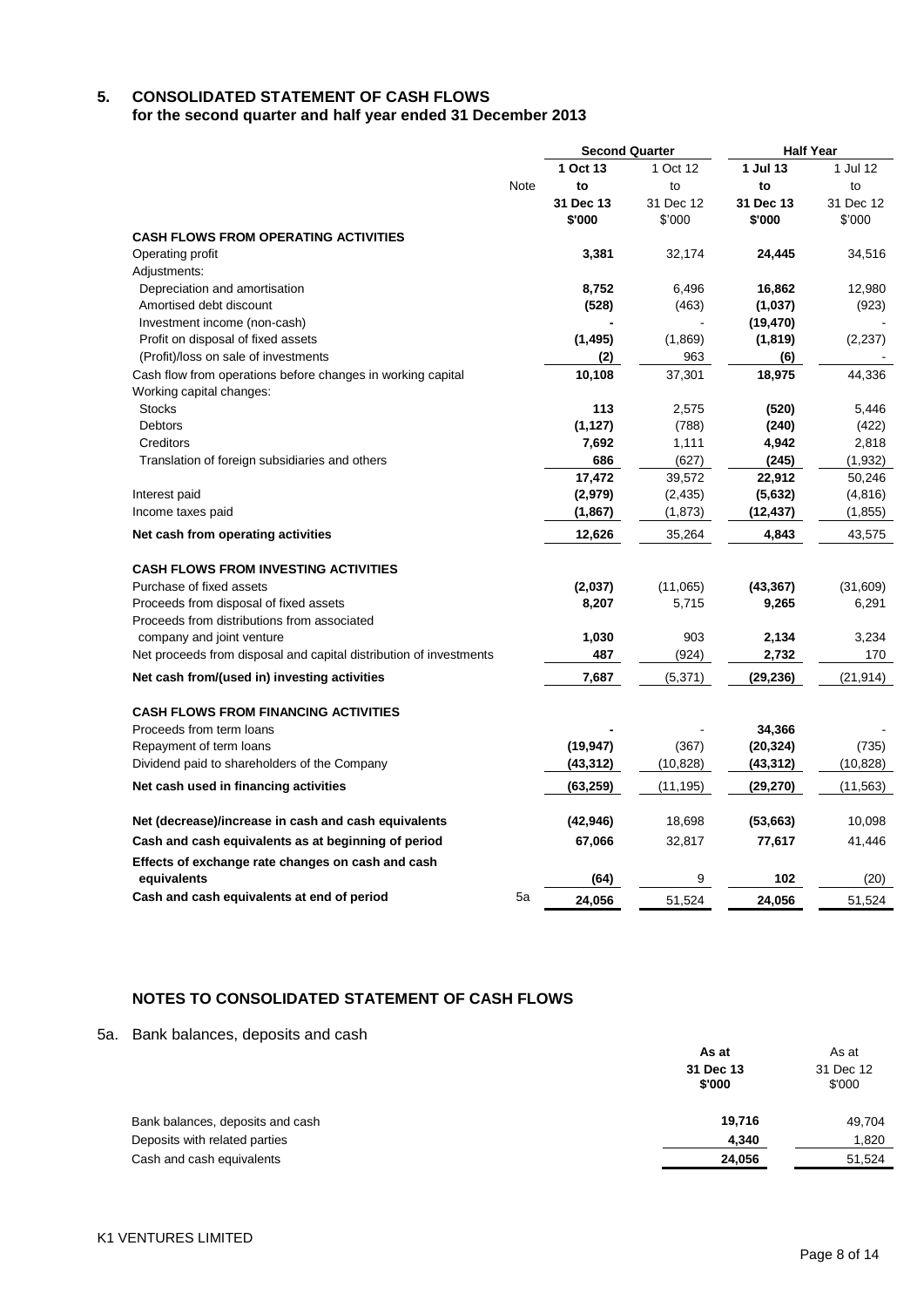### **6. AUDIT**

The financial statements have not been audited nor reviewed by the Company's auditors.

### **7. AUDITORS' REPORT**

Not applicable

### **8. ACCOUNTING POLICIES**

Except as disclosed in paragraph 9 below, the Group has applied the same accounting policies and methods of computation in the financial statements for the current financial period compared with those of the audited financial statements as at 30 June 2013.

### **9. CHANGES IN THE ACCOUNTING POLICIES**

The Group adopted the new/revised FRS and Interpretations of FRS ("INT FRS") that are effective for annual periods beginning on or after 1 July 2013. Changes to the Group's accounting policies have been made as required, in accordance with the transitional provisions in the respective FRS and INT FRS.

The following is the new or amended FRS that is relevant to the Group:

| Revised FRS 19<br><b>FRS 113</b><br>Amendments to FRS 107 | <b>Employee Benefits</b><br>Fair Value Measurement<br>Disclosures - Offsetting Financial Assets and Financial Liabilities |
|-----------------------------------------------------------|---------------------------------------------------------------------------------------------------------------------------|
| Improvements to FRSs 2012                                 |                                                                                                                           |
| - Amendments to FRS 1                                     | <b>Presentation of Financial Statements</b>                                                                               |
| - Amendments to FRS 16                                    | Property, Plant and Equipment                                                                                             |
| - Amendments to FRS 32                                    | <b>Financial Instruments: Presentation</b>                                                                                |

The adoption of the above FRS did not result in any substantial change to the Group's accounting policies nor any significant impact on the financial statements.

### **10. REVIEW OF GROUP PERFORMANCE**

For the second quarter, Group revenue of \$20.8million was \$27.6 million below the comparable prior year quarter driven by a decrease in investment income attributable to Knowledge Universe Holdings LLC ("KUH"). Group operating profit was \$3.4 million for the quarter compared to \$32.2 million in the corresponding prior year period. The decrease in operating profit was driven by the decrease in investment income and an increase in depreciation at Helm due principally to the acquisition of rail assets and locomotive upgrades. The decrease in raw materials and consumables used was attributable to a decrease in revenue from the sale of inventory and locomotive parts at Helm of \$2.4 million. Group net profit attributable to shareholders was \$741,000 compared to \$29.4 million in the prior year. Group EBITDA for second quarter of \$13.9 million decreased by \$26.9 million compared to the prior year due to lower income from investments.

Group revenue for the half year of \$58.3 million was \$9.9 million below the comparable prior year period driven by a decrease in investment income from KUH. During the half year ended 31 December 2013, the Group received 426,846 common shares of K12, Inc. valued at approximately \$19.5 million. Revenue from transportation leasing and related activities of \$33.0 million was \$1.2 million below the comparable prior year period driven by a decline of \$5.0 million in revenue from sales of inventory and held for sale locomotives partially offset by higher railcar and locomotive leasing revenue of \$4.1 million in the current year.

Group operating profit was \$24.4 million for the half year compared to \$34.5 million in the corresponding prior year period. Group profit before taxation was \$22.3 million compared to \$32.9 million in the previous year. The decrease in profit before taxation was driven by the above-mentioned decrease in investment income from KUH and increased depreciation at Helm due to the acquisition of rail equipment and locomotive upgrades. The decrease in raw materials and consumables used was attributable to a decrease in revenue from the sale of inventory and locomotive parts at Helm. Finance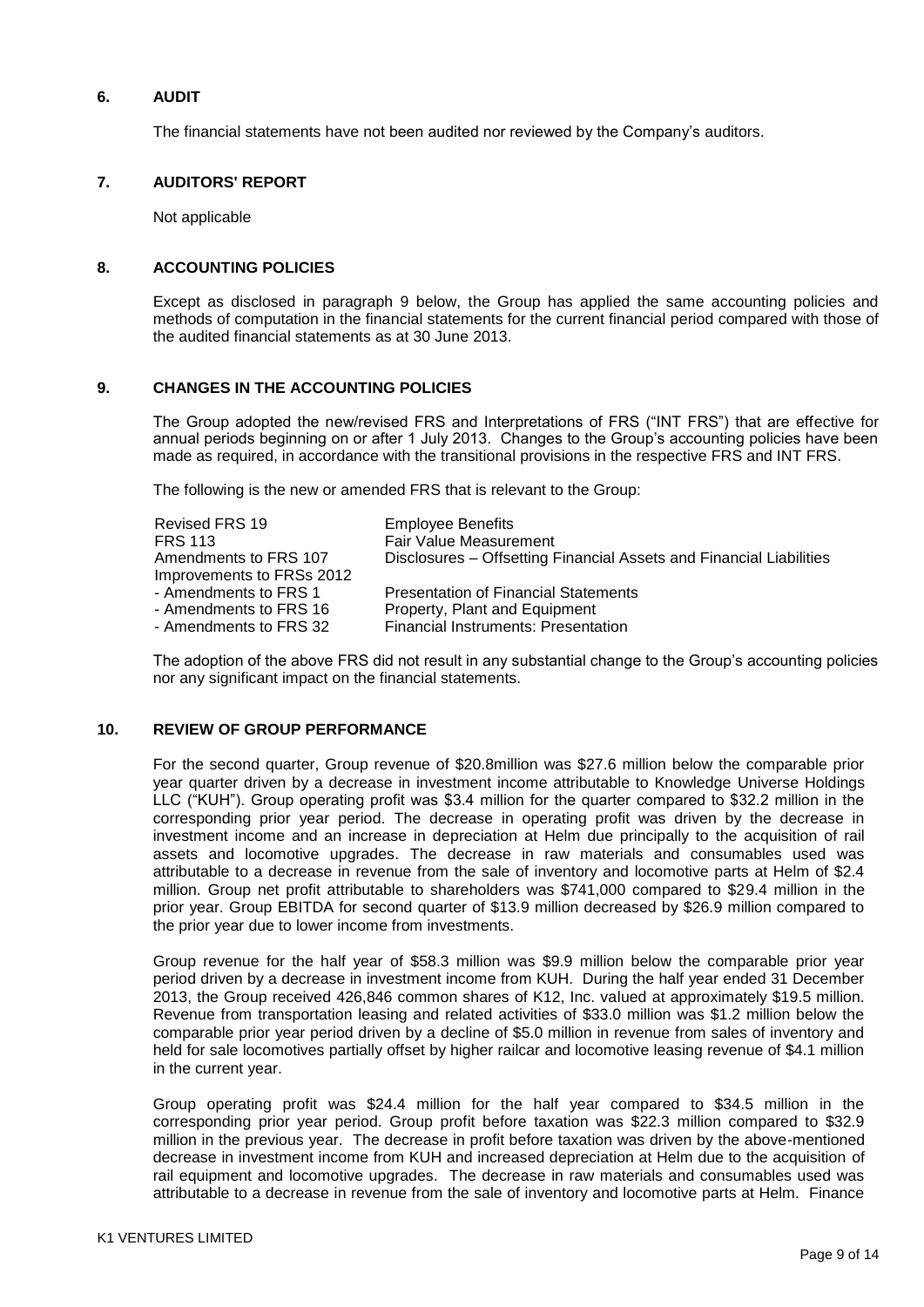expenses increased by 14.2% as a result of incremental borrowings at Helm to acquire rail equipment. Group EBITDA of \$45.5 million was \$5.9 million below the prior year.

Group taxation was \$3.6 million for the half year compared to \$2.5 million in the prior year.

After taking taxation and non-controlling interests into account, net profit attributable to shareholders was \$18.8 million for the half year ended 31 December 2013 compared to \$30.2 million in the corresponding prior year period. Profit per share was 0.87 cents.

In the opinion of the Directors, no factor has arisen between 31 December 2013 and the date of this report which would materially affect the results of the Group and the Company for the period just ended.

### **11. VARIANCE FROM FORECAST STATEMENT**

No forecast for the half year ended 31 December 2013 was previously provided.

#### **12. PROSPECTS**

Helm continues to be focused on opportunities for rail equipment acquisitions primarily in the railcar sector.

The Board has determined that the Company will not be making any new investments, but will focus its efforts on managing the current portfolio of assets and, at the appropriate time, realizing such assets. This will enable the Company to maximize value from the proceeds from any realization of assets and to return the same to shareholders as appropriate.

#### **13. DIVIDEND**

#### 13a. Current Financial Period Reported On

Any dividend recommended for the current financial period reported on? No

13b. Corresponding Period of the Immediately Preceding Financial Year

For the corresponding period of preceding financial year, a tax exempt one-tier interim dividend of 1.0 cents per share in respect of the financial year ended 30 June 2013 was paid on 4 April 2013.

13c. Date Payable

Not applicable

13d. Books Closure Date

Not applicable

13e. If no dividend has been declared/recommended, a statement to that effect.

No dividend has been declared for the quarter ended 31 December 2013.

For the year ended 30 June 2013, the Board of Directors has recommended a tax exempt one-tier final dividend of 2.0 cents per share. The dividend has been approved by shareholders at the Annual General Meeting held on 24 October 2013. The dividend was paid to the shareholders on 13 November 2013.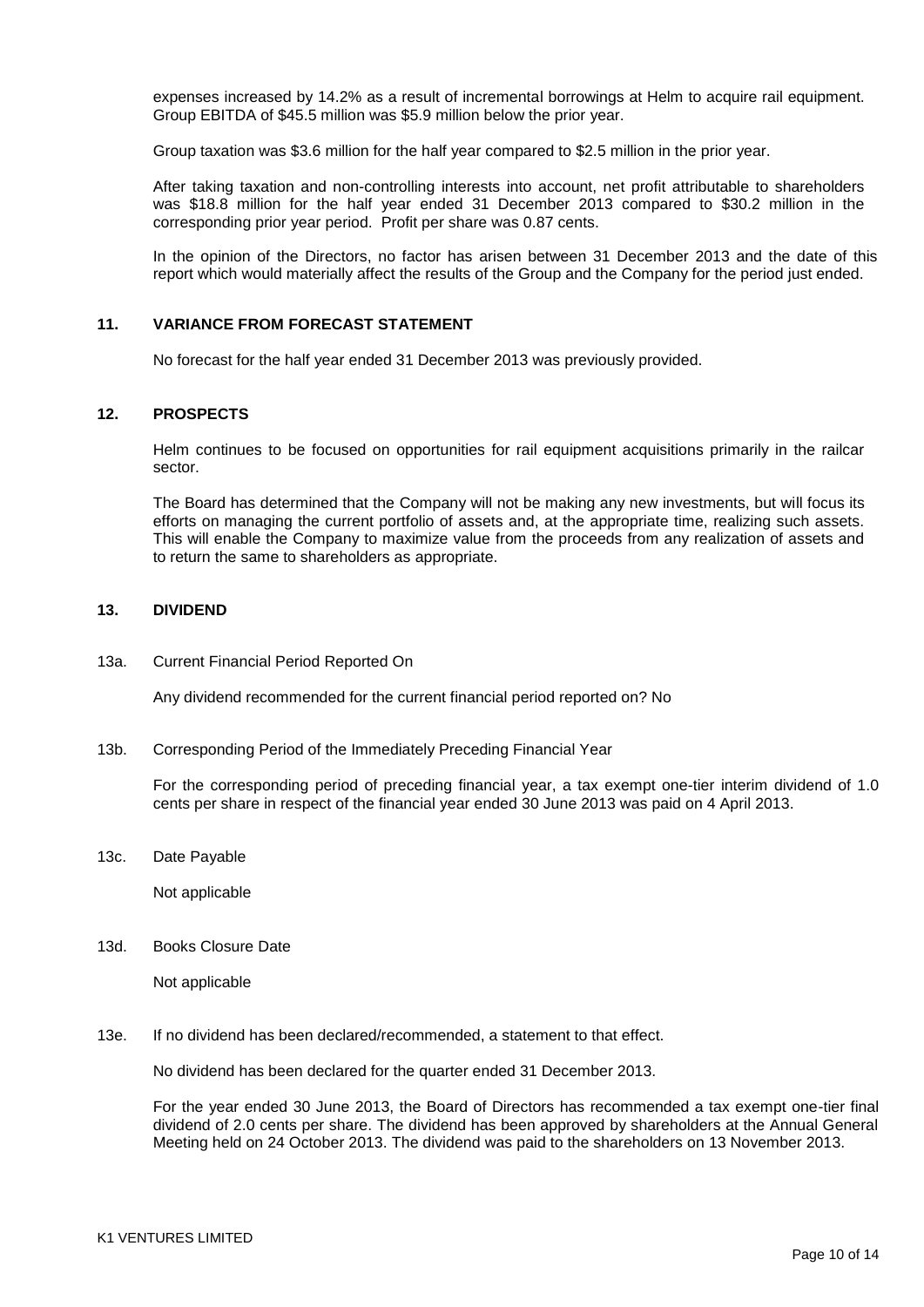# **14. SEGMENT ANALYSIS**

# **Half year ended 31 December 2013**

|                                                              | <b>Transportation</b><br>Leasing<br>\$'000 | <b>Investments</b><br>\$'000 | Total<br>\$'000 |
|--------------------------------------------------------------|--------------------------------------------|------------------------------|-----------------|
| <b>Revenue</b>                                               | 32,989                                     | 25,348                       | 58,337          |
| <b>Segment Results</b>                                       |                                            |                              |                 |
| Operating profit                                             | 1,446                                      | 22,999                       | 24,445          |
| Finance expenses                                             | (6, 277)                                   |                              | (6, 277)        |
| Foreign exchange gain                                        |                                            | 102                          | 102             |
| Share of results of associated<br>company and joint ventures | 4,041                                      |                              | 4,041           |
| (Loss)/profit before taxation                                | (790)                                      | 23,101                       | 22,311          |
| Taxation                                                     | 332                                        | (3,966)                      | (3,634)         |
| (Loss)/profit for the period                                 | (458)                                      | 19,135                       | 18,677          |
| Attributable to:                                             |                                            |                              |                 |
| Shareholders of the Company                                  | (367)                                      | 19,135                       | 18,768          |
| Non-controlling interests                                    | (91)                                       |                              | (91)            |
|                                                              | (458)                                      | 19,135                       | 18,677          |
| <b>Other information</b>                                     |                                            |                              |                 |
| Segment assets                                               | 421,778                                    | 190,490                      | 612,268         |
| Segment liabilities                                          | 261,137                                    | 1,846                        | 262,983         |
| Net assets                                                   | 160,641                                    | 188,644                      | 349,285         |
| Investment in associated                                     |                                            |                              |                 |
| company and joint ventures                                   | 68,234                                     |                              | 68,234          |
| Additions to non-current assets                              | 43,367                                     |                              | 43,367          |
| Interest income<br>Depreciation and amortisation             | 16,861                                     | 39<br>1                      | 40<br>16,862    |

# **Geographical Information**

|                    | <b>Singapore</b><br>\$'000 | USA<br>\$'000 | Others<br>\$'000 | Total<br>\$'000 |
|--------------------|----------------------------|---------------|------------------|-----------------|
| External sales     | 23                         | 58.147        | 167              | 58.337          |
| Non-current assets | $\blacksquare$             | 560.622       | 17.301           | 577.923         |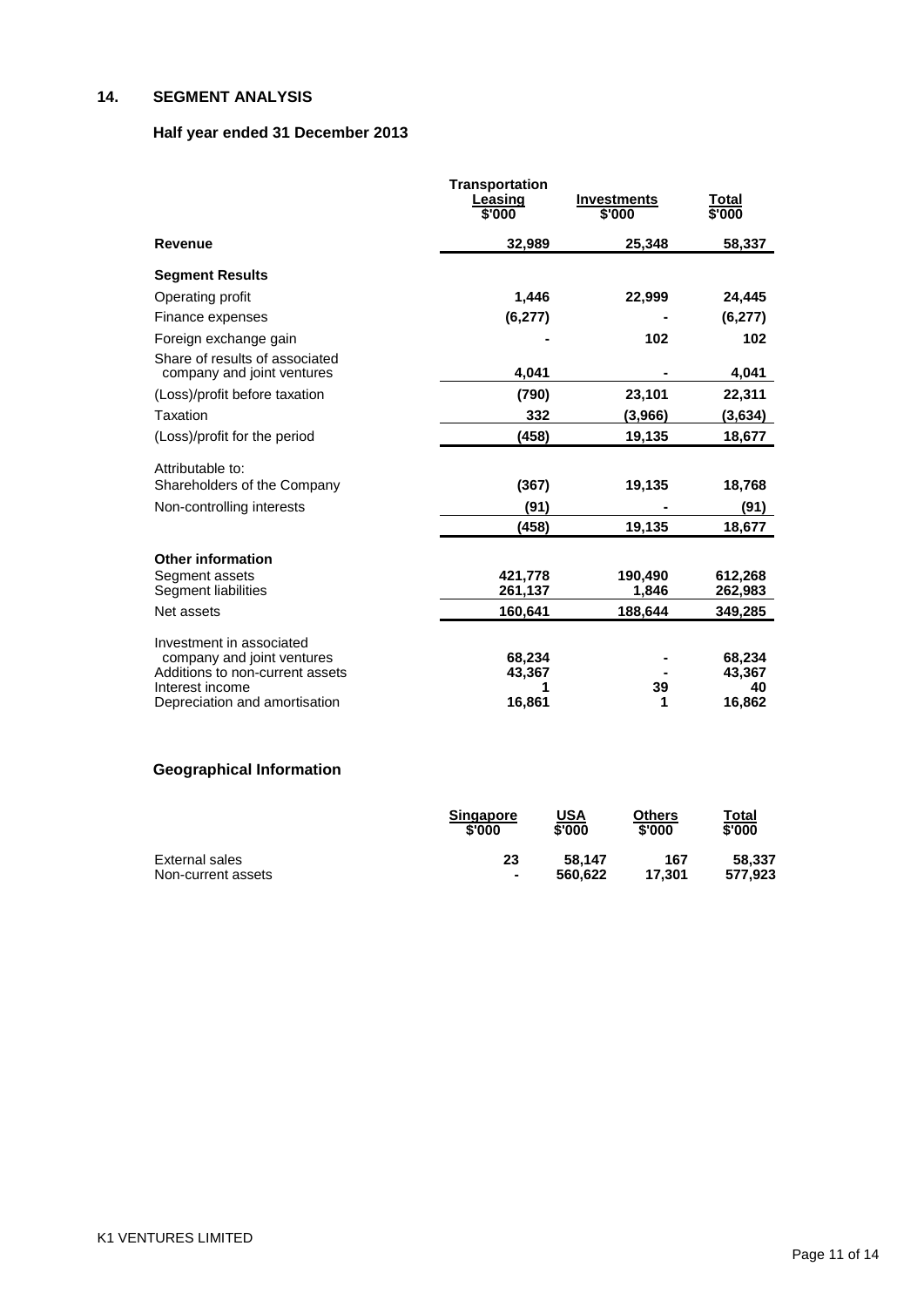### **Half year ended 31 December 2012**

| 34,206<br>34,039<br>68,245<br>Revenue<br><b>Segment Results</b><br>Operating profit<br>31,303<br>3,213<br>34,516<br>(5, 495)<br>Finance expenses<br>(5, 495)<br>Foreign exchange loss<br>(20)<br>(20)<br>Share of results of associated<br>company and joint ventures<br>3,888<br>3,888<br>31,283<br>Profit before taxation<br>1,606<br>32,889<br>Taxation<br>(674)<br>(1, 817)<br>(2,491)<br>932<br>Profit for the period<br>29,466<br>30,398<br>Attributable to:<br>746<br>Shareholders of the Company<br>29,466<br>30,212<br>186<br>186<br>Non-controlling interests<br>932<br>29,466<br>30,398<br><b>Other information</b><br>392,323<br>633,820<br>Segment assets<br>241,497<br>Segment liabilities<br>239,994<br>11,619<br>251,613<br>Net assets<br>152,329<br>229,878<br>382,207<br>Investment in associated<br>company and joint ventures<br>61,700<br>61,700<br>Additions to non-current assets<br>31,609<br>31,609<br>24<br>Interest income<br>25 |                               | Transportation<br>Leasing<br>\$'000 | Investments<br>\$'000 | Total<br>\$'000 |
|-------------------------------------------------------------------------------------------------------------------------------------------------------------------------------------------------------------------------------------------------------------------------------------------------------------------------------------------------------------------------------------------------------------------------------------------------------------------------------------------------------------------------------------------------------------------------------------------------------------------------------------------------------------------------------------------------------------------------------------------------------------------------------------------------------------------------------------------------------------------------------------------------------------------------------------------------------------|-------------------------------|-------------------------------------|-----------------------|-----------------|
|                                                                                                                                                                                                                                                                                                                                                                                                                                                                                                                                                                                                                                                                                                                                                                                                                                                                                                                                                             |                               |                                     |                       |                 |
|                                                                                                                                                                                                                                                                                                                                                                                                                                                                                                                                                                                                                                                                                                                                                                                                                                                                                                                                                             |                               |                                     |                       |                 |
|                                                                                                                                                                                                                                                                                                                                                                                                                                                                                                                                                                                                                                                                                                                                                                                                                                                                                                                                                             |                               |                                     |                       |                 |
|                                                                                                                                                                                                                                                                                                                                                                                                                                                                                                                                                                                                                                                                                                                                                                                                                                                                                                                                                             |                               |                                     |                       |                 |
|                                                                                                                                                                                                                                                                                                                                                                                                                                                                                                                                                                                                                                                                                                                                                                                                                                                                                                                                                             |                               |                                     |                       |                 |
|                                                                                                                                                                                                                                                                                                                                                                                                                                                                                                                                                                                                                                                                                                                                                                                                                                                                                                                                                             |                               |                                     |                       |                 |
|                                                                                                                                                                                                                                                                                                                                                                                                                                                                                                                                                                                                                                                                                                                                                                                                                                                                                                                                                             |                               |                                     |                       |                 |
|                                                                                                                                                                                                                                                                                                                                                                                                                                                                                                                                                                                                                                                                                                                                                                                                                                                                                                                                                             |                               |                                     |                       |                 |
|                                                                                                                                                                                                                                                                                                                                                                                                                                                                                                                                                                                                                                                                                                                                                                                                                                                                                                                                                             |                               |                                     |                       |                 |
|                                                                                                                                                                                                                                                                                                                                                                                                                                                                                                                                                                                                                                                                                                                                                                                                                                                                                                                                                             |                               |                                     |                       |                 |
|                                                                                                                                                                                                                                                                                                                                                                                                                                                                                                                                                                                                                                                                                                                                                                                                                                                                                                                                                             |                               |                                     |                       |                 |
|                                                                                                                                                                                                                                                                                                                                                                                                                                                                                                                                                                                                                                                                                                                                                                                                                                                                                                                                                             |                               |                                     |                       |                 |
|                                                                                                                                                                                                                                                                                                                                                                                                                                                                                                                                                                                                                                                                                                                                                                                                                                                                                                                                                             |                               |                                     |                       |                 |
|                                                                                                                                                                                                                                                                                                                                                                                                                                                                                                                                                                                                                                                                                                                                                                                                                                                                                                                                                             |                               |                                     |                       |                 |
|                                                                                                                                                                                                                                                                                                                                                                                                                                                                                                                                                                                                                                                                                                                                                                                                                                                                                                                                                             |                               |                                     |                       |                 |
|                                                                                                                                                                                                                                                                                                                                                                                                                                                                                                                                                                                                                                                                                                                                                                                                                                                                                                                                                             | Depreciation and amortisation | 12,980                              |                       | 12,980          |

### **Geographical Information**

|                    | Singapore | USA     | Others | Total   |
|--------------------|-----------|---------|--------|---------|
|                    | \$'000    | \$'000  | \$'000 | \$'000  |
| External sales     | ۰         | 67.490  | 753    | 68.245  |
| Non-current assets |           | 549.862 | 16.644 | 566,506 |

Notes:

- (a) The Group is organised into business units based on their products and services and has two reportable operating segments: Transportation Leasing and Investments. The Transportation Leasing segment represents Helm's locomotive and railcar leasing business in North America. The Group's Investment activities consist of the Group's investments in quoted and unquoted investments.
- (b) The Group's two operating segments operate in three main geographical areas. The operating activities and investment activities are predominantly in the USA. There are also investment activities in Hong Kong. Singapore is the home country of the Company and its assets are mainly cash and cash equivalents.
- (c) For the half year ended 31 December 2013, revenue from one customer attributable to the Transportation Leasing segment amounted to approximately \$7.8 million. For the half year ended 31 December 2012, no single external customer accounted for 10% or more of the Group's revenue.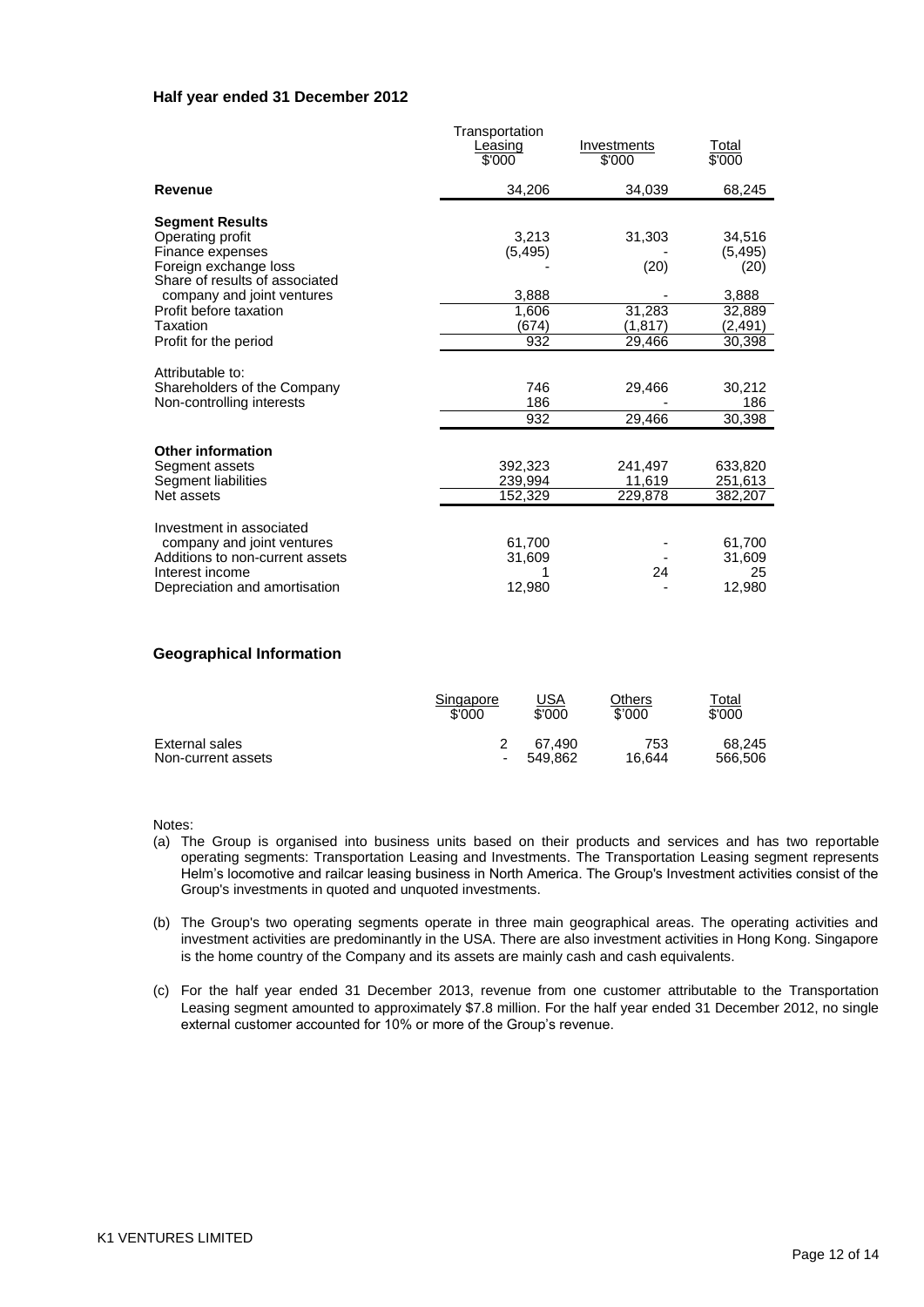### **15. REVIEW OF SEGMENT PERFORMANCE**

Not applicable.

### **16. INTERESTED PERSON TRANSACTIONS**

The Group has obtained a general mandate from shareholders of the Company for interested person transactions in the Annual General Meeting held on 24 October 2013. During the half year ended 31 December 2013, the following interested person transactions were entered into by the Group:

| Name of Interested Person                                  |                     | Aggregate value of all<br>interested person<br>transactions during the<br>financial year under<br>review (excluding<br>transactions less than<br>\$100,000 and<br>transactions conducted<br>under shareholders'<br>mandate pursuant to<br><b>Rule 920)</b> | Aggregate value of all<br>interested person<br>transactions conducted<br>under a shareholders'<br>mandate pursuant to<br>Rule 920 of the SGX<br>Listing Manual. |                     |  |
|------------------------------------------------------------|---------------------|------------------------------------------------------------------------------------------------------------------------------------------------------------------------------------------------------------------------------------------------------------|-----------------------------------------------------------------------------------------------------------------------------------------------------------------|---------------------|--|
|                                                            | 1 Jul 13            | 1 Jul 12                                                                                                                                                                                                                                                   | 1 Jul 13                                                                                                                                                        | 1 Jul 12            |  |
|                                                            | to                  | to                                                                                                                                                                                                                                                         | to                                                                                                                                                              | to                  |  |
|                                                            | 31 Dec 13<br>\$'000 | 31 Dec 12<br>\$'000                                                                                                                                                                                                                                        | 31 Dec 13<br>\$'000                                                                                                                                             | 31 Dec 12<br>\$'000 |  |
| <b>General Transactions</b>                                |                     |                                                                                                                                                                                                                                                            |                                                                                                                                                                 |                     |  |
| <b>KCL Group*</b><br><b>Greenstreet Partners</b>           |                     |                                                                                                                                                                                                                                                            | 658<br>2,088                                                                                                                                                    | 662<br>2,115        |  |
| <b>Corporate Treasury Transactions</b><br><b>KCL Group</b> | $\blacksquare$      |                                                                                                                                                                                                                                                            | 4,363                                                                                                                                                           | 1,822               |  |
| Total                                                      |                     |                                                                                                                                                                                                                                                            | 7,109                                                                                                                                                           | 4,599               |  |

\* This amount includes the full financial year transaction with the interested person as per agreement.

## **BY ORDER OF THE BOARD**

Winnie Mak & Lim Jia Ying Company Secretaries 10 February 2014